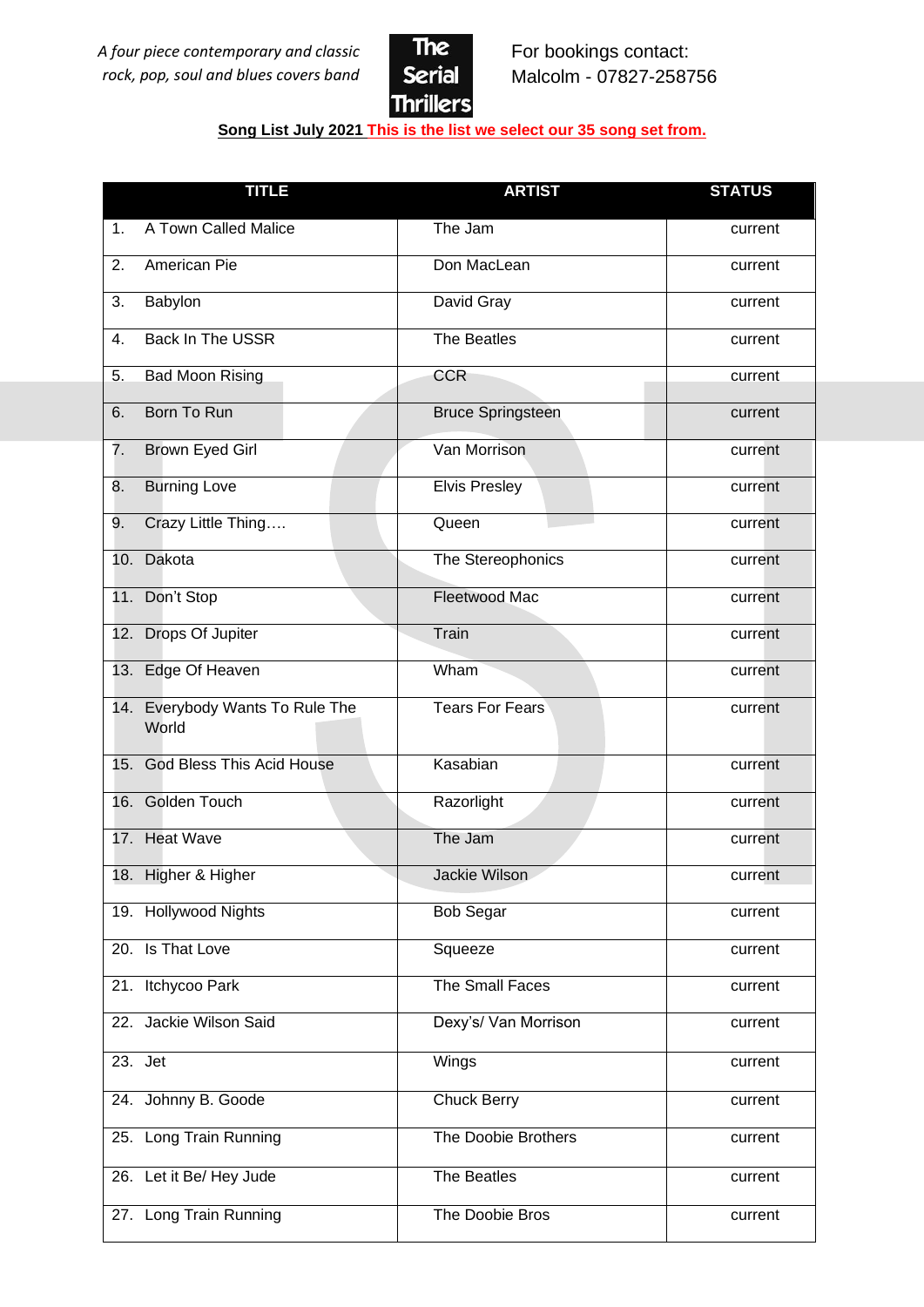

For bookings contact: Malcolm - 07827-258756

|                              | пш шегэ                |         |
|------------------------------|------------------------|---------|
| 28. Maggie May               | <b>Rod Stewart</b>     | current |
| 29. Mr Brightside            | The Killers            | current |
| 30. Rock and Roll Star       | Oasis                  | current |
| 31. Route 66                 | Dr Feelgood            | current |
| 32. Sex On Fire              | Kings of Leon          | current |
| 33. She Bangs The Drums      | The Stone Roses        | current |
| 34. Summer of 69             | Bryan Adams            | current |
| 35. Sweet Caroline           | <b>Neil Diamond</b>    | current |
| 36. Take It Easy             | The Eagles             | current |
| 37. This Love                | Maroon 5               | current |
| 38. Use Somebody             | Kings of Leon          | current |
| 39. Valerie                  | The Zutons             | current |
| 40. Viva La Vida             | Coldplay               | current |
| 41. Wagon Wheel              | Bob Dylan              | current |
| 42. Walking In Memphis       | Marc Cohn              | current |
| 43. Waterloo                 | Abba                   | current |
| 44. When The Sun Goes Down   | <b>Arctic Monkeys</b>  | current |
| 45. When You Were Young      | <b>The Killers</b>     | current |
| 46. You Got The Love         | Florence & The Machine | current |
| 47. Blame It On Me           | George Ezra            | resting |
| 48. Brown Sugar              | The Rolling Stones     | resting |
| 49. Don't Look Back In Anger | Oasis                  | resting |
| 50. Get Back                 | The Beatles            | resting |
| 51. I Want To Hold Your Hand | The Beatles            | resting |
| 52. Jumpin Jack Flash        | The Rolling Stones     | resting |
| 53. Last Nite                | The Strokes            | resting |
| 54. Mustang Sally            | <b>Wilson Picket</b>   | resting |
| 55. My Ever Changing Moods   | The Style Council      | resting |
| 56. Roll With It             | Oasis                  | resting |
|                              |                        |         |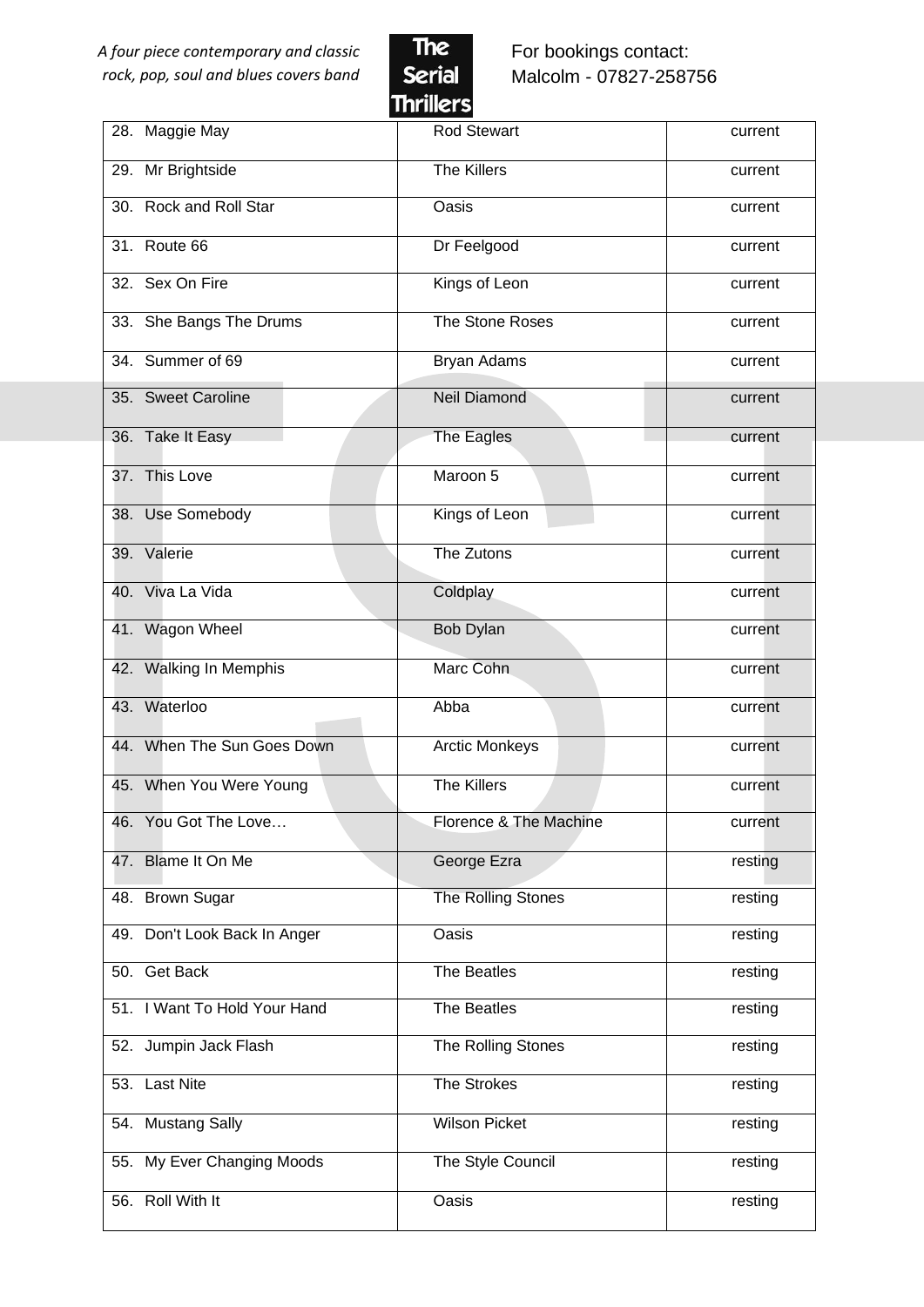

For bookings contact: Malcolm - 07827-258756

|                                                | пишего                       |         |
|------------------------------------------------|------------------------------|---------|
| 57. Ruby                                       | The Kaiser Chiefs            | resting |
| 58. Starman                                    | David Bowie                  | resting |
| 59. Substitute                                 | The Who                      | resting |
| 60. Supersoaker                                | Kings of Leon                | resting |
| 61. Sweet Soul Music                           | <b>Arthur Conley</b>         | resting |
| 62. Temple                                     | Kings of Leon                | resting |
| 63. Up The Junction                            | Squeeze                      | resting |
| 64. Aude Lang Syne                             | <b>Trad</b>                  | resting |
| 65. Authority Song                             | John Cougar                  | resting |
| 66. Bohemian Rhapsody<br>(acoustic sing along) | Queen (special request only) | resting |
| 67. Born To Be Wild                            | Steppen Wolf                 | resting |
| 68. Boys That Sing                             | Viola Beach                  | resting |
| 69. Breakfast at Tiffany's                     | Deep Blue Something          | resting |
| 70. Bubbles                                    | <b>Biffy Clyro</b>           | resting |
| 71. Can't Buy Me Love                          | The Beatles                  | resting |
| 72. Caroline                                   | <b>Status Quo</b>            | resting |
| 73. Changing Man                               | Paul Weller                  | resting |
| 74. Chocolate                                  | <b>Snow Patrol</b>           | resting |
| 75. Crossroads                                 | Cream                        | resting |
| 76. Crucified                                  | M Packer (Original)          | resting |
| 77. Cum On Feel The Noize                      | Slade                        | resting |
| 78. Distant Sun                                | <b>Crowded House</b>         | resting |
| 79. Don't Dream It's Over                      | <b>Crowded House</b>         | resting |
| 80. Don't Stop Me Now                          | Queen                        | resting |
| 81. Eton Rifles                                | The Jam                      | resting |
| 82. Fall At Your Feet                          | <b>Crowded House</b>         | resting |
| 83. Get It                                     | Malcolm Packer               | resting |
| 84. Gimme All Your Lovin'                      | ZZ Top                       | resting |